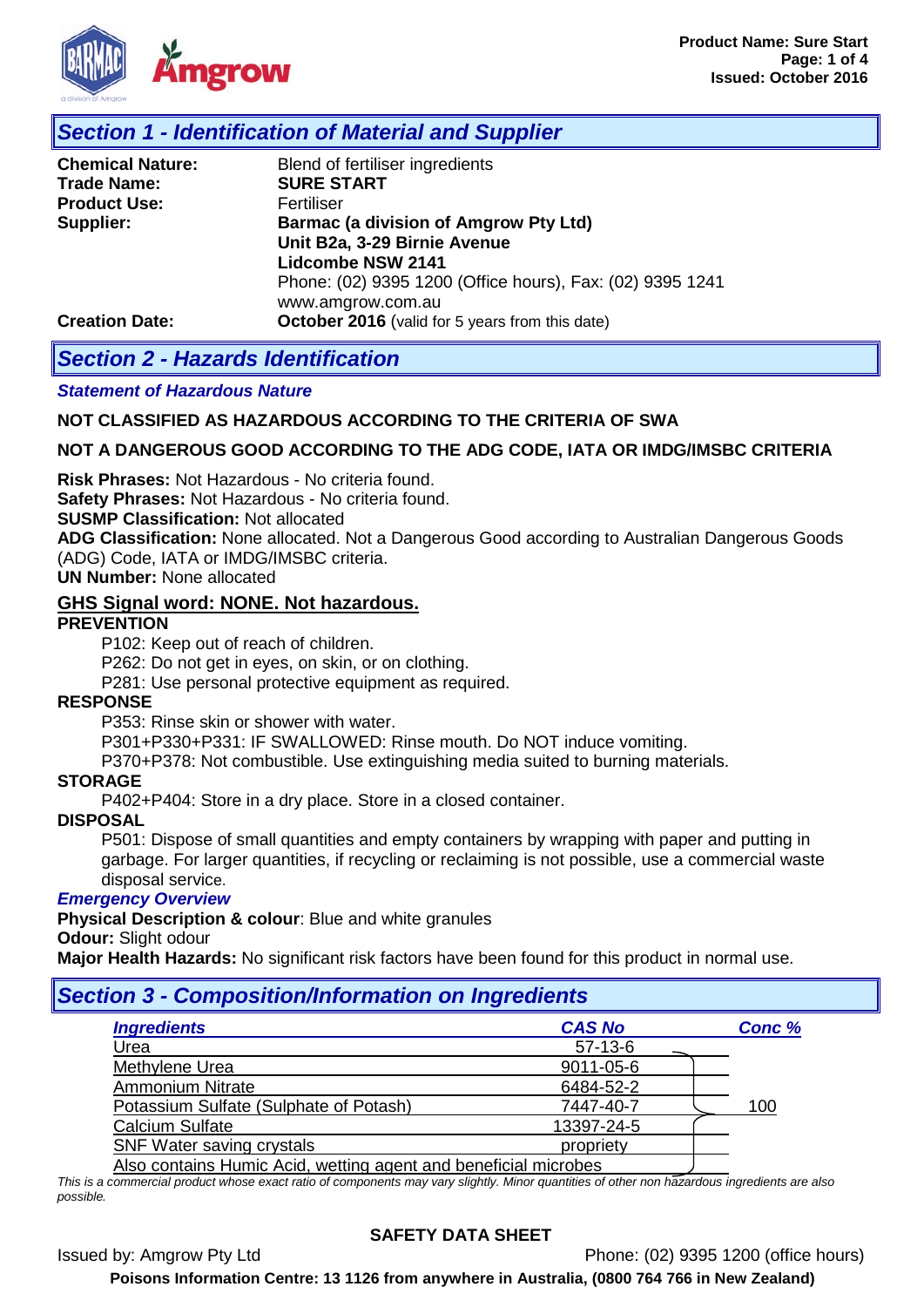

# *Section 4 - First Aid Measures*

**General Information:** You should call The Poisons Information Centre if you feel that you may have been poisoned, burned or irritated by this product. The number is 13 1126 from anywhere in Australia (0800 764 766 in New Zealand) and is available at all times. Have this SDS with you when you call.

**Inhalation:** No first aid measures normally required. However, if inhalation has occurred, and irritation has developed, remove to fresh air and observe until recovered. If irritation becomes painful or persists more than about 30 minutes, seek medical advice.

**Skin Contact:** Gently brush away excess particles. Wash gently and thoroughly with water (use nonabrasive soap if necessary) for 5 minutes or until chemical is removed.

**Eye Contact:** Quickly and gently brush particles from eyes. No effects expected. If irritation does occur, flush contaminated eye(s) with lukewarm, gently flowing water for 5 minutes or until the product is removed. Obtain medical advice if irritation becomes painful or lasts more than a few minutes.

**Ingestion:** If product is swallowed or gets in mouth, do NOT induce vomiting; wash mouth with water and give some water to drink. If symptoms develop, if in doubt contact a Poisons Information Centre or doctor.

# *Section 5 - Fire Fighting Measures*

**Fire and Explosion Hazards**: There is no risk of an explosion from this product under normal circumstances if it is involved in a fire.

Fire decomposition products from this product are likely to be irritating if inhaled.

**Extinguishing Media:** Not combustible. Use extinguishing media suited to burning materials.

**Fire Fighting:** If a significant quantity of this product is involved in a fire, call the fire brigade.

**Flash point:** Does not burn.

**Upper Flammability Limit:** Does not burn.

**Lower Flammability Limit:** Does not burn.

**Auto ignition temperature:** Not applicable - does not burn.

**Flammability Class:** 

# *Section 6 - Accidental Release Measures*

*Accidental release:* For minor spills, clean up, rinsing to sewer and put empty container in garbage. Although no special protective clothing is normally necessary because of occasional minor contact with this product, it is good practice to wear impermeable gloves when handling chemical products. In the event of a major spill, prevent spillage from entering drains or water courses and call emergency services. This material may be suitable for approved landfill.

# *Section 7 - Handling and Storage*

*Handling:* Before use carefully read the product label. Use of safe work practices are recommended to avoid eye or skin contact and inhalation. Observe good personal hygiene, including washing hands before eating. Prohibit eating, drinking and smoking in contaminated areas.

*Storage:* Store in cool, dry area removed from foodstuffs. Ensure containers are labelled, protected from physical damage and sealed when not in use. Do not allow to come into contact with water either from rain, condensation or the surface on which it is stored. Bagged fertilisers should be stored under cover and out of direct sunlight. Store away from farm chemicals e.g. insecticides, fungicides and herbicides.

# *Section 8 - Exposure Controls and Personal Protection*

*Exposure Limits TWA (mg/mP3P) STEL (mg/mP3P) ADI (mg/Kg/day) NOEL (mg/Kg/day*

*Exposure limits have not been set by SWA for any ingredients in product. The TWA exposure value is the average airborne concentration of a particular substance when calculated over a normal 8 hour working day for a 5 day working week. There is a blanket limit of 10mg/m3 for dusts or mists when limits have not otherwise been established. The STEL (Short Term Exposure Limit) is an exposure value that should not be exceeded*  for more than 15 minutes and should not be repeated for more than 4 times per day. There should be at least 60 minutes between successive *exposures at the STEL. The term "peak "is used when the TWA limit, because of the rapid action of the substance, should never be exceeded,even briefly. ADI means Acceptable Daily Intake and NOEL means No-observable-effect-level. Values taken from Australian ADI List, 31<sup>st</sup> March 2012* 

## *Personal Protection*

The following Australian Standards will provide general advice regarding safety clothing and equipment:

## **SAFETY DATA SHEET**

Issued by: Amgrow Pty Ltd Phone: (02) 9395 1200 (office hours) **Poisons Information Centre: 13 1126 from anywhere in Australia, (0800 764 766 in New Zealand)**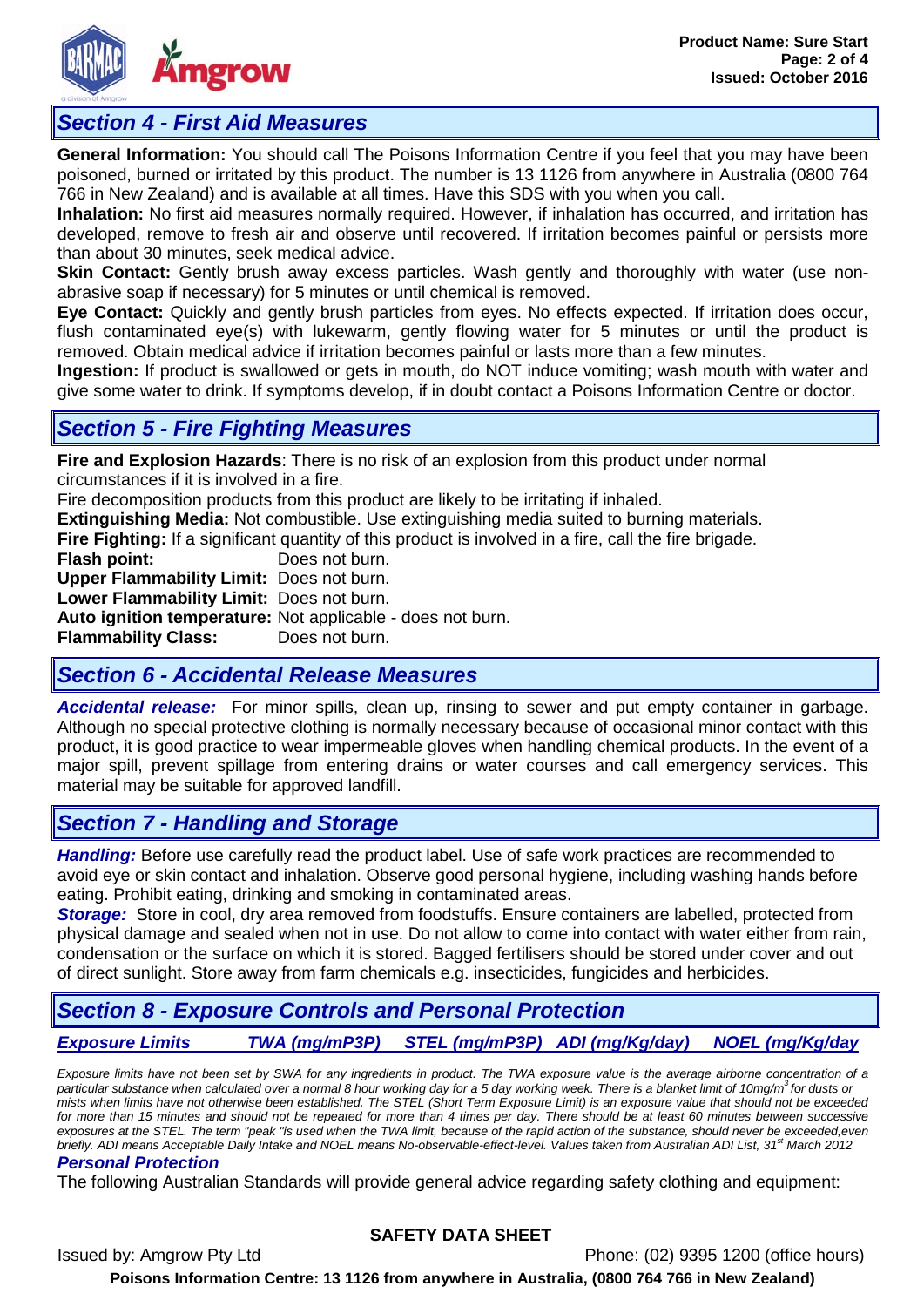

Respiratory equipment: **AS/NZS 1715**, Protective Gloves: **AS 2161**, Industrial Clothing: **AS2919**, Industrial Eye Protection: **AS1336** and **AS/NZS 1337**, Occupational Protective Footwear: **AS/NZS2210**.

No special equipment is usually needed when occasionally handling small quantities. The following instructions are for bulk handling or where regular exposure in an occupational setting occurs without proper containment systems.

**Ventilation:** Avoid high dust concentration and provide local exhaust ventilation where necessary.

**Eye Protection:** Eye protection such as protective glasses or goggles is recommended.

**Skin Protection:** Wear gloves when using this product to protect against skin irritation

**Respirator:** Use P2 type canister respirator where high concentrations of airborne dust is present Provision of eye wash facilities and safety shower recommended.

Wash hands before eating, drinking, smoking or going to toilet, launder protective clothing before re-use.

# *Section 9 - Physical and Chemical Properties:*

| <b>Physical Description &amp; colour:</b> | Blue and white granular solid                  |
|-------------------------------------------|------------------------------------------------|
| Odour:                                    | Slight odour.                                  |
| <b>Boiling Point:</b>                     | Not applicable.                                |
| <b>Freezing/Melting Point:</b>            | No data                                        |
| <b>Volatiles:</b>                         | No specific data. Expected to be low at 100°C. |
| <b>Vapour Pressure:</b>                   | Negligible at normal ambient temperatures.     |
| <b>Vapour Density:</b>                    | Not applicable.                                |
| <b>Specific Gravity:</b>                  | No data.                                       |
| <b>Water Solubility:</b>                  | Soluble.                                       |
| pH:                                       | No data.                                       |
| <b>Volatility:</b>                        | Negligible at normal ambient temperatures.     |
| <b>Odour Threshold:</b>                   | No data.                                       |
| <b>Evaporation Rate:</b>                  | Not applicable.                                |
| <b>Coeff Oil/water Distribution:</b>      | No data                                        |
| <b>Viscosity:</b>                         | Not applicable.                                |
| Auto ignition temp:                       | Not applicable - does not burn                 |

# *Section 10 - Stability and Reactivity*

**Reactivity**: This product is unlikely to react or decompose under normal storage conditions.

**Conditions to Avoid:** Heat, flames.

**Incompatibilities:** Strong oxidisers, caustics, acids

**Fire Decomposition Products:** May be toxic

**Polymerisation:** This product is unlikely to undergo polymerisation processes.

**Reactivity**: Compatible with most commonly used materials

# *Section 11 - Toxicological Information*

## *Potential Health Effects*

**Inhalation:** Available data indicates that this product is not harmful. However product may be mildly irritating, although unlikely to cause anything more than mild transient discomfort.

**Skin Contact:** Available data indicates that this product is not harmful. It should present no hazards in normal use. However product may be mildly irritating, but is unlikely to cause anything more than mild transient discomfort.

**Eye Contact:** This product may be mildly irritating to eyes, but is unlikely to cause anything more than mild transient discomfort.

**Ingestion:** Significant oral exposure is considered to be unlikely. This product, while believed to be not harmful, is likely to cause headache and gastric disturbance such as nausea and vomiting if ingested in significant quantities.

## **Carcinogen Status:**

**SWA:** No significant ingredient is classified as carcinogenic by SWA.

**NTP:** No significant ingredient is classified as carcinogenic by NTP.

**IARC:** No significant ingredient is classified as carcinogenic by IARC.

## **SAFETY DATA SHEET**

Issued by: Amgrow Pty Ltd Phone: (02) 9395 1200 (office hours)

**Poisons Information Centre: 13 1126 from anywhere in Australia, (0800 764 766 in New Zealand)**